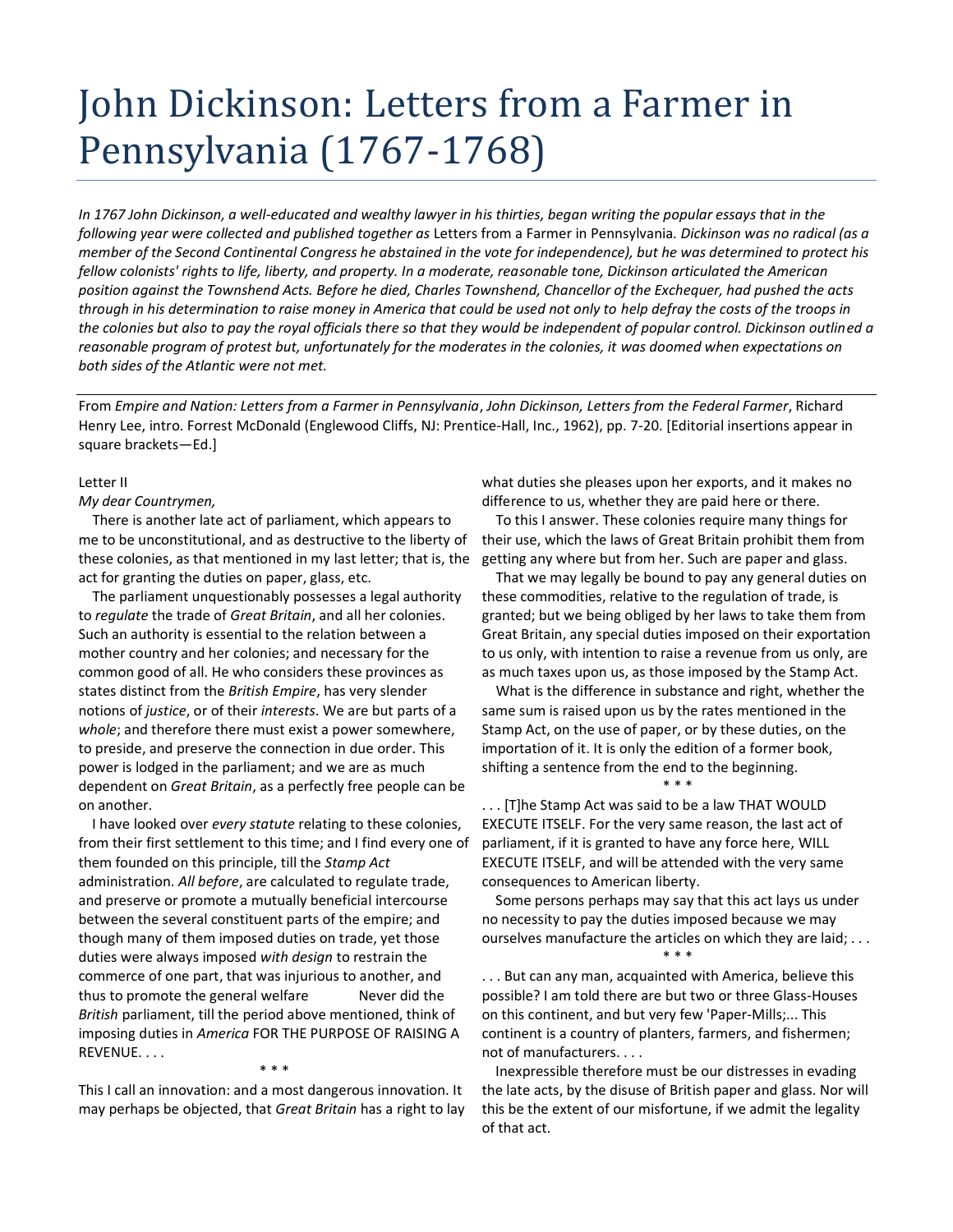Great Britain has prohibited the manufacturing iron and steel in these colonies, without any objection being made to her right of doing it. The like right she must have to prohibit any other manufacture among us. Thus she is possessed of an undisputed precedent on that point. This authority, she will say, is founded on the original intention of settling these colonies; that is, that she should manufacture for them, and that they should supply her with materials. . . .

\* \* \*

Here then, my dear countrymen, ROUSE yourselves, and behold the ruin hanging over your heads. If you ONCE admit, that Great Britain may lay duties upon her exportations to us, for the purpose of levying money on us only, she then will have nothing to do, but to lay those duties on the articles which she prohibits us to manufacture—and the tragedy of American liberty is finished. ... if Great Britain can order us to come to her for necessaries we want, and can order us to pay what taxes she pleases before we take them away, or when we land them here, we are as abject slaves as France and Poland can show in wooden shoes and with uncombed hair.

\* \* \*

. . . [T]he single question is, whether the parliament can legally impose duties to be paid by the people of these colonies only, FOR THE SOLE PURPOSE OF RAISING A REVENUE, on commodities which she obliges us to take from her alone, or, in other words, whether the parliament can legally take money out of our pockets, without our consent. If they can, our boasted liberty is but

> *Vox et praeterea nihil.* A sound and nothing else.

### Letter III

#### My dear Countrymen,

… [T]he meaning of [these letters] is, to convince the people of these colonies that they are at this moment exposed to the most imminent dangers; and to persuade them immediately, vigorously, and unanimously, to exert themselves in the most firm, but most peaceable manner, for obtaining relief.

 The cause of liberty is a cause of too much dignity to be sullied by turbulence and tumult. It ought to be maintained in a manner suitable to her nature. Those who engage in it, should breathe a sedate, yet fervent spirit, animating them to actions of prudence, justice, modesty, bravery, humanity and magnanimity.

\* \* \* I hope, my dear countrymen, that you will, in every colony, be upon your guard against those who may at any time endeavor to stir you up, under pretenses of patriotism, to any measures disrespectful to our Sovereign, and our mother country. Hot, rash, disorderly proceedings, injure the reputation of the people as to wisdom, valor, and virtue, without procuring them the least benefit. . . .

 Every government at some time or other falls into wrong measures. These may proceed from mistake or passion. But every such measure does not dissolve the obligation between

the governors and the governed. The mistake may be corrected; the passion may subside. It is the duty of the governed to endeavor to rectify the mistake, and to appease the passion. They have not at first any other right, than to represent their grievances, and to pray for redress, unless an emergency is so pressing as not to allow time for receiving an answer to their applications, which rarely happens. If their applications are disregarded, then that kind of opposition becomes justifiable which can be made without breaking the laws or disturbing the public peace….

 If at length it becomes UNDOUBTED that an inveterate resolution is formed to annihilate the liberties of the governed, the English history affords frequent examples of resistance by force. What particular circumstances will in any future case justify such resistance can never be ascertained till they happen. Perhaps it may be allowable to say generally, that it never can be justifiable until the people are FULLY CONVINCED that any further submission will be destructive to their happiness.

 When the appeal is made to the sword, highly probable is it, that the punishment will exceed the offense; and the calamities attending on war outweigh those proceeding it. . . .

 To these reflections on this subject, it remains to be added, and ought for ever to be remembered, that resistance, in the case of colonies against their mother country, is extremely different from the resistance of a people against their prince. A nation may change their king, or race of kings, and, retaining their ancient form of government, be gainers by changing. Thus Great Britain, under the illustrious house of Brunswick [Hanover], a house that seems to flourish for the happiness of mankind, has found a felicity unknown in the reigns of the Stuarts. But if once we are separated from our mother country, what new form of government shall we adopt, or where shall we find another Britain to supply our loss? Torn from the body, to which we are united by religion, liberty, laws, affections, relation, language and commerce, we must bleed at every vein.

 In truth—the prosperity of these provinces is founded in their dependence on Great Britain; and when she returns to her "old good humor, and her old good nature," as Lord Clarendon expresses it, I hope they will always think it their duty and interest, as it most certainly will be, to promote her welfare by all the means in their power.

 We cannot act with too much caution in our disputes. Anger produces anger; and differences, that might be accommodated by kind and respectful behavior, may, by imprudence, be enlarged to an incurable rage. . . .

 The constitutional modes of obtaining relief are those which I wish to see pursued on the present occasion; that is, by petitions of our assemblies, or where they are not permitted to meet, of the people, to the powers that can afford us relief.

 We have an excellent prince, in whose good dispositions toward us we may confide. We have a generous, sensible and humane nation, to whom we may apply. They may be deceived. They may, by artful men, be provoked to anger